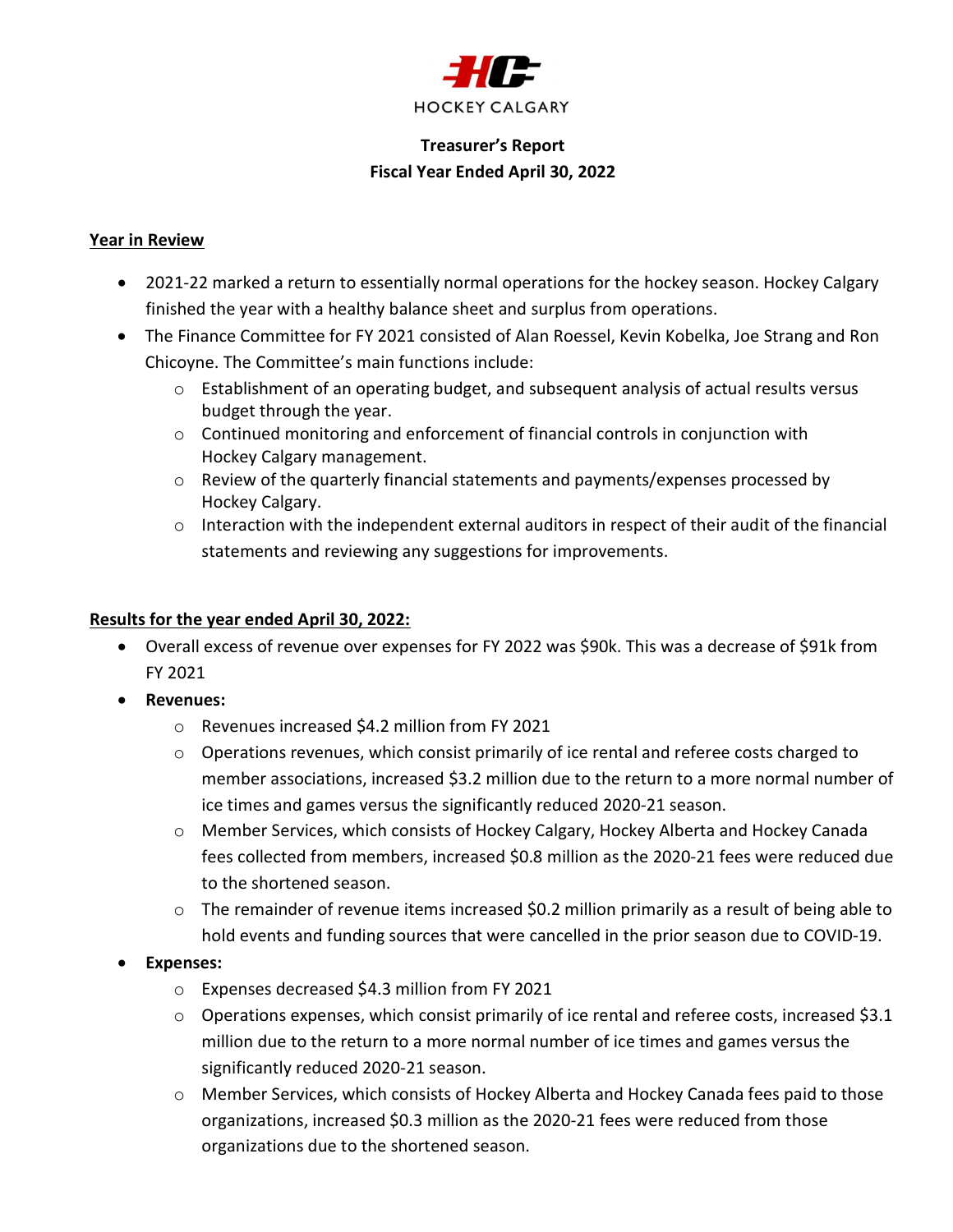

- o Administration expenses increased \$0.2 million primarily as a result of the reduction in COVID-19 related subsidies from the Federal and Provincial governments related to salaries and wages in FY 2021.
- $\circ$  The remainder of expense items increased \$0.7 million primarily as a result of being able to hold events that were cancelled in the prior season due to COVID-19.
- **•** Balance Sheet summary:
	- Hockey Calgary ended FY 2022 with a strong working capital position of \$2.3 million.
	- The increase in Cash from the prior year was largely offset by a decrease in Short term investments. This was the result of a GIC coming due prior to year end and not being reinvested immediately.
	- Restricted contributions increased primarily due to contributions to Future projects. This fund is intended to be used towards additional ice surfaces in Calgary.

#### Audit and Approval of the Financial Statements

- Kenway Mack Slusarchuk Stewart LLP continued their role as auditor and completed the audit of the financial statements for FY 2022. There were no material findings or control issues noted and an unqualified audit opinion was rendered in their Independent Auditor's Report.
- The Board of Hockey Calgary has approved the audited financial statements for submission to the members.

#### 2022/23 Budget

- The Board of Hockey Calgary has approved a budget for the 2022/23 year.
- Overall excess of revenues over expenses are budgeted at \$9k, a decline \$81k from FY2022. A summary of the budget is attached at Appendix A

Thanks to Beth Long and Kevin Kobelka for their continued focus on managing the day-to-day financial affairs of Hockey Calgary and providing oversight and financial control of the activities of Hockey Calgary.

Respectfully submitted,

Alan Roessel, Treasurer